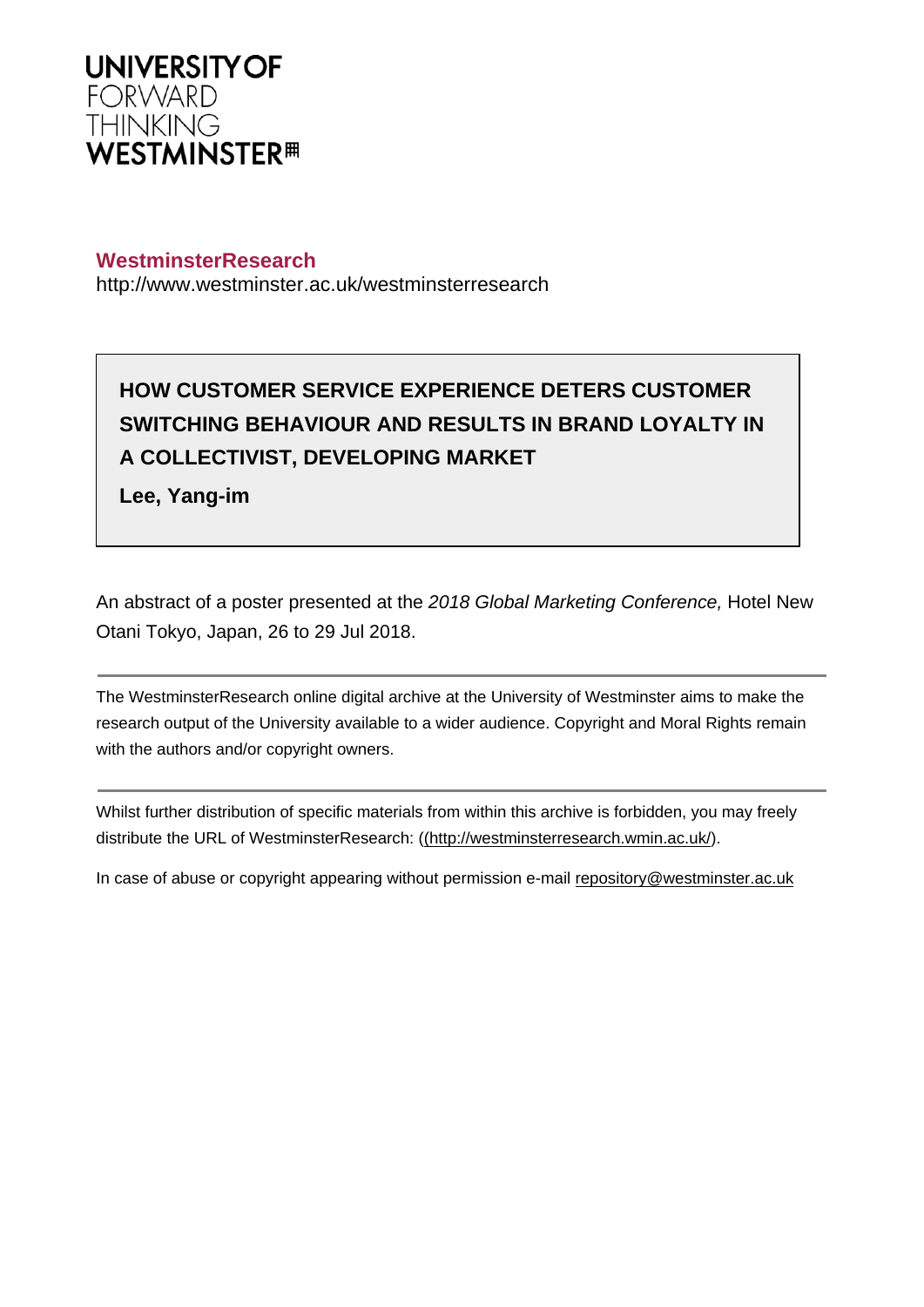## **HOW CUSTOMER SERVICE EXPERIENCE DETERS CUSTOMER SWITCHING BEHAVIOUR AND RESULTS IN BRAND LOYALTY IN A COLLECTIVIST, DEVELOPING MARKET**

*Dr Yang-Im Lee, Senior Lecturer, Westminster Business School, University of Westminster, 35 Marylebone Road, London, NW1 5LS, UK. E-mail: [y.lee@westminster.ac.uk](mailto:y.lee@westminster.ac.uk)*

*Mr. An Vu, Lecturer, Faculty of Economics and Management, Thuyloi University, 175 Tay Son street, Hanoi, Vietnam. Email:* [anvn@tlu.edu.vn](mailto:anvn@tlu.edu.vn)

*Key words: customer loyalty, customer satisfaction, switching barrier, customer perception, crossculture customer perception*

## **1. Introduction**

Vietnam is considered as one of the fastest growing smartphone markets in the South-East Asian region and is known for a strong implementation of communication technologies. Since 2010, the mobile phone market is the most rapidly growing market in the information and communication (ICT) (Vietnam: Embracing ICT for Economic Catch-up, 2014).

The penetration of smartphones in the Vietnam market made a breakthrough in 2016 standing 72 percent in urban areas and 53 percent in rural areas (Google Vietnam & Appota, 2017). The estimated potential market has been put at US\$10 billion annual import value (General Statistics Office of Vietnam, 2017). Vietnam has recently concentrated on developing ICT infrastructure with an increasing investment in Internet coverage throughout the country as well as high bandwidth capacity (Nguyen, et al., 2017). One of the unique features of the Vietnamese market is that there is still an absence of direct official stores of leading brands, such as namely Samsung and Apple. Thus, all smartphones are currently distributed through the networks of local retailers (IDC Vietnam, 2015).

When overseas companies want to promote their brand as well as reduce their costs and achieve competitive advantage in a fast growing new market like Vietnam, they need to utilise their relationship with local experienced distributors and expand their network for effective distribution (Nath, 2017). Along with distribution, the retailer's credibility can be increased by offering perceived product quality to local people because local people relate to well-known local retailer brands and local retailers understand how to satisfy local consumer expectations (Echchakoui, 2016; Mosavi, 2012). However, several studies suggest that the relationship between customer satisfaction and loyalty is not straightforward (Samaha, et al., 2014; Xu-xiaoli , 2006). Thus, it is necessary to understand customer loyalty as well as the switching barrier(s) between customer satisfaction and loyalty.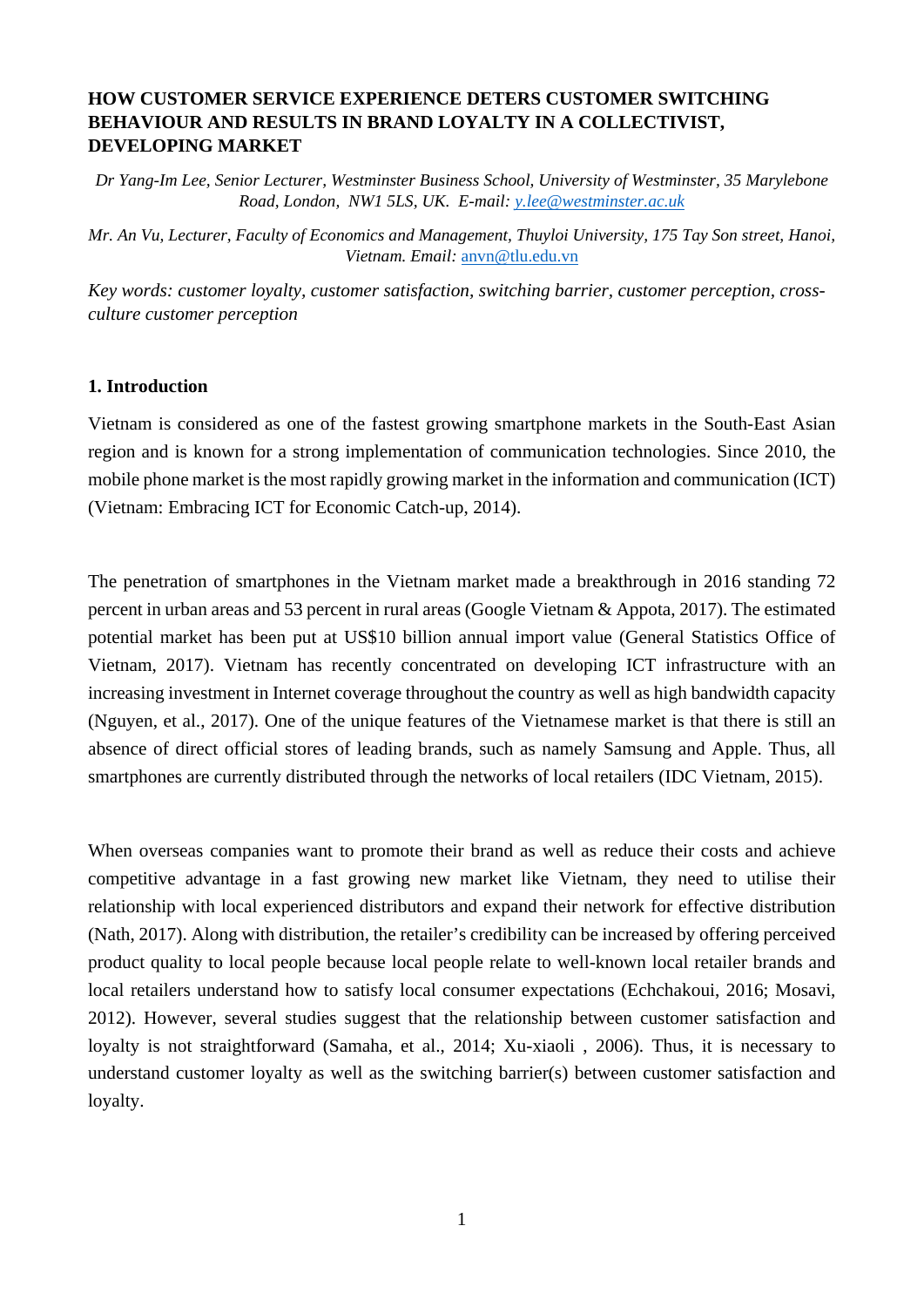Based on preceding research, the constructs such as service quality, perceived value and customer satisfaction are often considered as antecedents of customer loyalty (Chang & Thai, 2016, Dabholkar, et al., 1995, Flint, et al., 2011, Kim, et al., 2016). The interrelationships among these constructs as well as the role of switching barriers has also been examined comprehensively in various industries (Chao & Tsao, 2016; Kim, et al., 2016; Nath, 2017, Xu-xiaoli, 2006). For example, several studies have investigated the switching barrier as a moderator in the relationship between customer satisfaction and loyalty in a telecommunication service (Premkumar & Rajan, 2017), international logistics (Chao and Tsao, 2016), mobile phone market in China and Korea (Ram & Wu, 2016; Kim et al, 2016). However, the previous studies tend to rely heavily on classic scales of SERQUAL to measure service quality without considering other external factors such as cultural differences or online reviews. To date, there is a dearth of studies that analyse the customer engagement construct and its relationship to higher features such as customer loyalty in a collectivist/developing market. Thus, this research addresses the research gaps by examining: How far does a positive customer experience regarding service and product quality deter customers from switching behaviour and retain retailer brand loyalty in a collectivist/developing market?

The study concentrates on the context of developing markets and although there is an increasing demand for smartphones in developing countries (i.e there has been an 8 fold increase over the last 6 years in Vietnam), the leading global brands such as Samsung and Apple entered the market only through local distributors (Google Vietnam and Appota, 2017). Although Vietnamese consumers are highly price sensitive, which is expressed through the existence of unofficial and second-hand products, they have gradually shifted their focus to buying quality products through the increasing demand for flagship smartphones per year (IDC Vietnam, 2015). As the potential market growth is huge, it is crucial for smartphone retailers (as well as manufactures) to understand the factors that influence customer intentions. Hence, two research objectives were identified:

- To explain how consumers in a developing market, where a collectivist cultural background is evident, prioritize service elements as important factors for customer satisfaction when purchasing a smartphone from different retailers.
- To explain how consumers in a developing market, where a collectivist cultural background is evident, are influenced by external sources such as word of mouth or online reviews when exercising a purchase decision.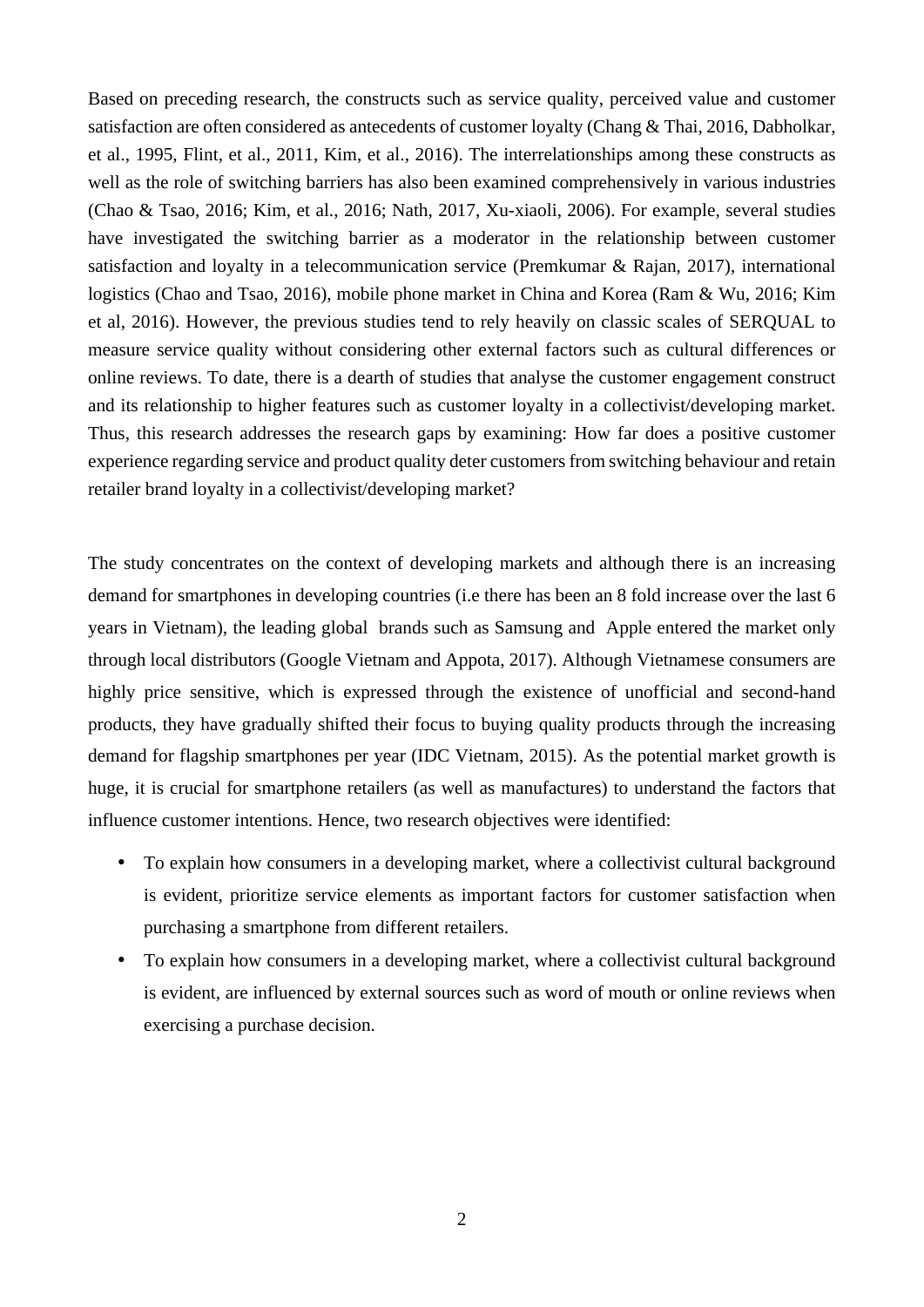#### **2. Smartphone Market Structre and Consumer Tendency in Vietnam**

Although authentic smart phones are available through authorized retaillers in Veitnam, there are still a large number of second-hand products with a lower price being offered by unauthorized retaillers (IDC Vietnam, 2015). This is due to the short proximity between Vietnam and other developed markets such as Singapore and Japan; hence, along with insufficient regulations, substitute products can be imported into the Vietnam market through various ways, typically in a traveller's handluggage (IDC Vietnam, 2015). However, it could be suggested that this reflects the fact that there is potential for the smart phone retail sector to grow (Statista, 2016), but the pricing/cost-saving issue is something that companies need take into consideration as local consumer's buying power appears limited compared to consumers in developed markets.

Competition in Vietnam among authorised retailers and the unauthorised retailers with their secondhand products is high. The authorised retailers differentiate themselves from unauthorised ones through comprehensive product policies. The unauthorised retailers normally do not offer a full-range product guarantee such as screen and mainboard warranty due to the high expenditure of component replacement, but the price of their product is lower than the authorised retailers.

As regards smart phone retailers interaction with their customers, it is also an important aspect that companies need to pay attention to what may attract and retain customers in developing/collectivist markets, where consumers favour an individualised relationship and attention rather than being given superior service (Wang, et al., 2008). This is why authorised retailers provide comprehensive warranty and detailed services, which allow them to compete with unauthorised counterparts. By providing a customised service, each customer receives specific care that fits their exact demand; hence, it will reduce the customer's uncertainty in shopping and build a great rapport between the retailer and the customer. As a result, when the product quality is the same, particularly among authorised retailers, it is crucial for the local distributors to establish a strong relationship with customers and build a good reputation.

In the context of a retailing service, the service providers have a greater chance to achieve a good relationship with customers because of the face-to-face interaction with individual customers, which allows the retailers to engage with buyers more fully (Seto-Pamles, 2012). By satisfying customers, the distributors tend to receive a good customer response both online and offline, which may generate a positive review and trigger brand preference with other customers (Mosavi, 2012). However, the connection between satisfaction and loyalty can be influenced by other factors such as product policy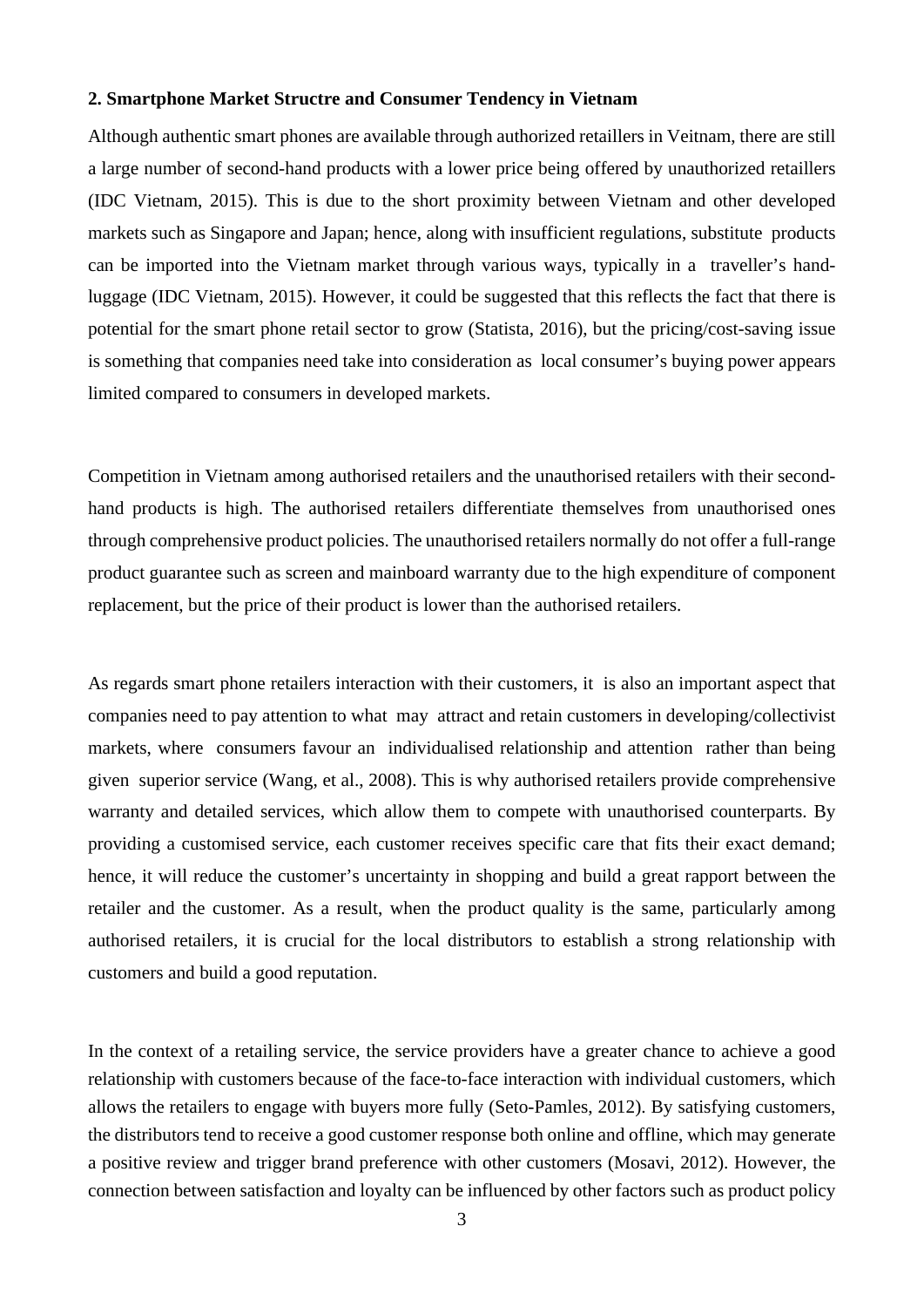and price discrepancy. For example, in the context of high price sensitivity and low cost, to switch among service providers such as a budgeted airline, customers are willing to change their service to another service that offers a lower price even if their current service quality is better than the alternatives (Xu-xiaoli, 2006). Therefore, it is essential to understand how the company can prevent customer switching through effectively satisfying their needs and developing brand loyalty in a collectivist/developing market. For the research, we developed a conceptual framwork. Please see Figure 1 below.





*H1: If customers are satisfied, they are more likely remain as loyal customers to the retailer in collectivist, developing markets*

*H2: Delivering a high level of personalised customer service positively influences customer satisfaction in a collectivist, developing market*

*H3: Flawless and comprehensive customer support positively influences customer satisfaction in a collectivist, developing market*

*H4: Information consistency between information on the company's website and information in the store (includes face to face) positively influences on customer satisfaction in a collectivist, developing market.*

*H5a A widely range of product assortment positively influences customer satisfaction in a collectivist, developing market.*

*H5b An attractive store design with easy accessibility positively influences customer satisfaction in a collectivist, developing market.*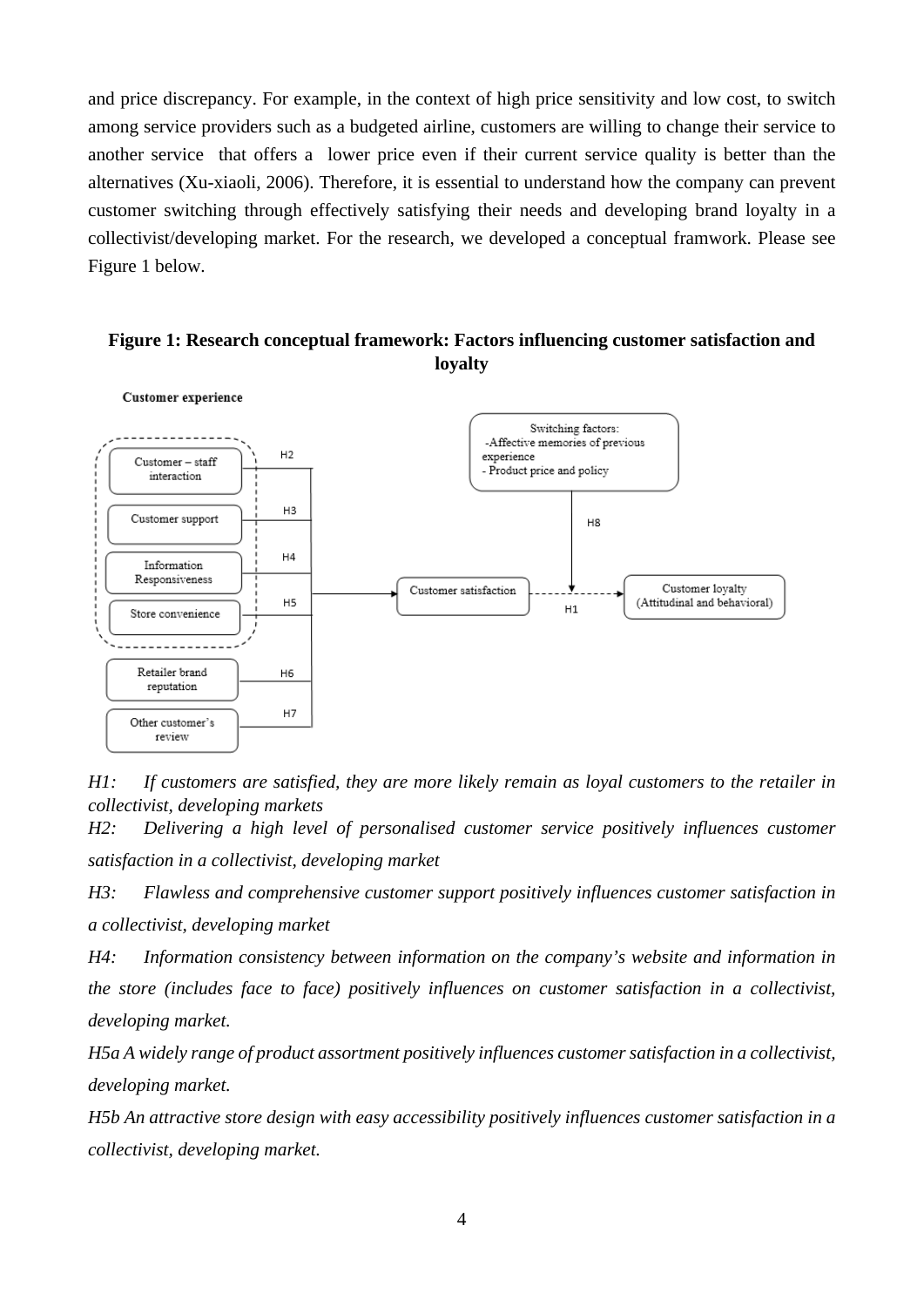*H6: A positively established retailer's brand influences positively customer satisfaction in a collectivist, developing market.*

*H7: Positive word of mouth has an impact on perception of customer satisfaction in a collectivist, developing market.*

*H8a: Price differences among retailers have a moderating effect on the relationship between customer satisfactions and retail brand loyalty in a collectivis,t developing market* 

*H8b: A competitive service package (e.g. after sale service and product return policy) have a moderating effect on the relationship between customer satisfaction and retail brand loyalty in a collectivist, developing market*

### **4. Research Methodology**

To examine the conceptual model as well as test the hypotheses, we will carry out two phases  $-$  a pilot testing phase and official data collecting phase. The estimated time is around 2 months. The questionnaire utilizes a 5-point Likert scale and nominal scales to collect the data.

**Population** – The targeted participants for the survey consist mostly of customers aged from 20 to 45 who live in the capital area – Hanoi, Vietnam. This is for two reasons. Firstly, the urban area like Hanoi is a potential market for a wide range of retailers to establish their stores and branches. For illustration, Mobile World Group – the leading smartphone retailer in Vietnam, has opened more than 40 stores in Hanoi only to create a sophisticated distribution network for customers in this area. Secondly, customers from 20 to 45 not only consist of the major proportion of the Vietnamese population but also are considered as the most prominent smartphone users in Vietnam accounting for more than 60 percent of usage (Google Vietnam, 2013)

**Sampling technique –** The non–probability sampling method will be adopted for the study. Specifically, convenience and snowball sampling because of the chance of a high response rate and the limited timeframe. Although the use of the convenience sampling method may prove the biased view, it still provides an appropriate illustrative sample if the investigated organisation is popular with the public (Saunder et al, 2015). In the research context, smartphones, as has been mentioned above, have become ubiquitous in the population with penetration up to 72 percent in urban area areas (Google Vietnam & Appota, 2017). Therefore, it will strengthen the validity of the sample created by the convenience sampling method. The targeted subjects will all be approached via electronic and paper questionnaires. This method is chosen because the respondents can fill in the survey at their own convenience; hence, it can bring higher accuracy for the response (Sekaran and Bougie, 2013).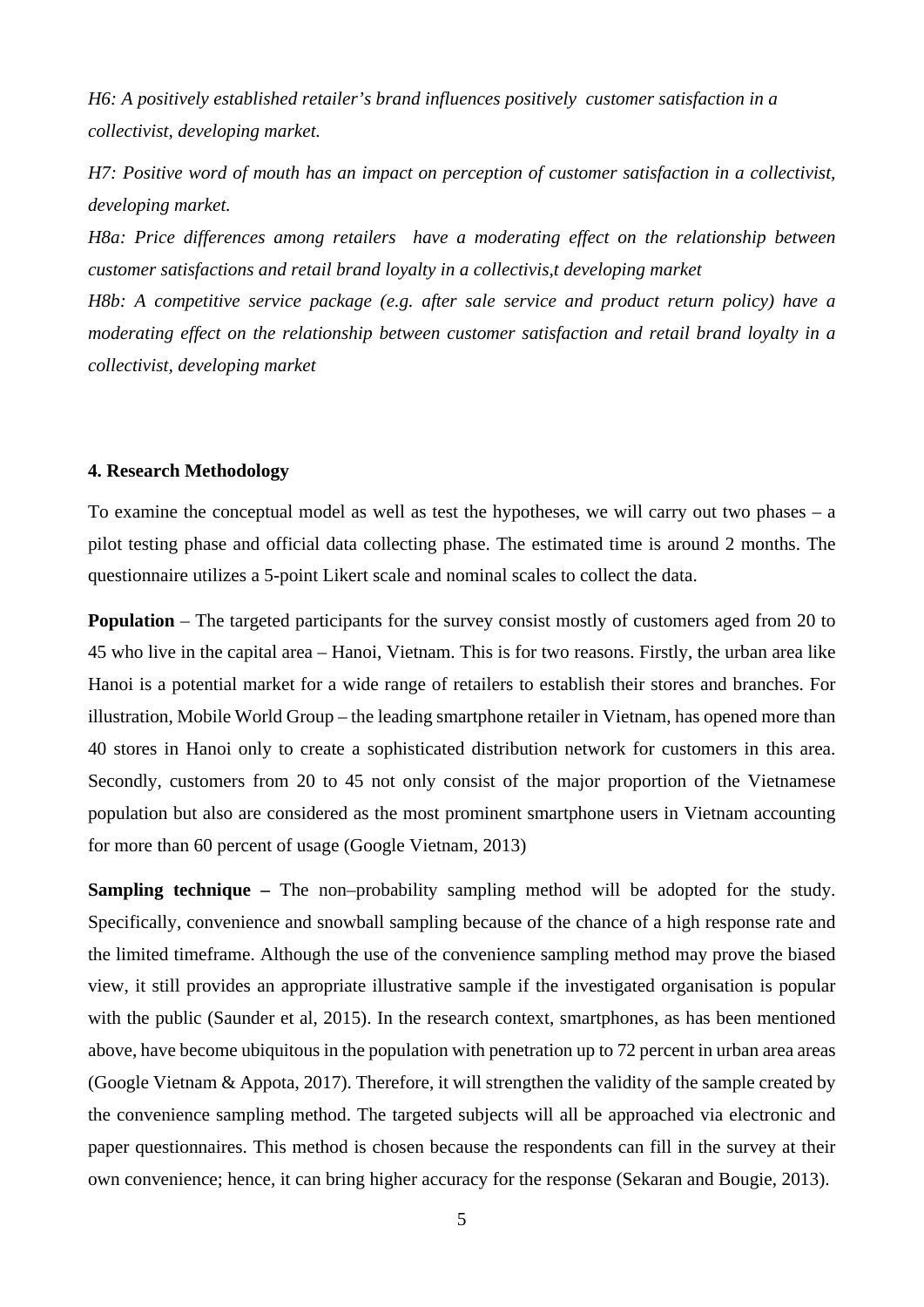#### **Data analysis strategy**

In this study, the primary data will be analysed using two statistic programs including SPSS and AMOS. Based on that, the structural equation model is chosen to implement the data analysis for two main reasons. Firstly, SEM enables a sophisticated analysis of the quality of measurement of the theoretical concepts from which the research will specify an explicit measurement model linking each observed variable to a theoretical concept (Baumgartner & Weijters, 2017). Secondly, SEM allows the analysis to examine complex patterns of a relationship among the constructs of the proposed model as well as the specific relations between them and how well the hypothesized model represents data (Baumgartner & Weijters, 2017). The analysis is launched through three main steps:

*Reliability test* - The reliability test is carried out first to guarantee that the data collected is reliable enough for further statistical analysis. The items are divided into different groups to test the reliability as the order of the questionnaire. The dimensions are considered as qualified when the Cronbach Alpha is from 0.7 and above (Saunders , et al., 2015). The item is excluded if the overall Cronbach Alpha is higher without this item.

*Exploratory factor analysis* – This test is aimed to identify and test the arrangement tendency of all qualified items. The validity of this test is entirely based on the KMO and Bartlett's Test which must achieve the result from 0.8 and above. After that, the rotated matrix will present the allocation of all items into different main components if the loading factor of the item in that component is above 0.3 (Jöreskog, et al., 2016). The outcome of the rotated matrix is fundamental to create the representative variables later.

*Statistical Regression and relationship examination* – This phase utilises AMOS – an extension of SPSS, to examine the statistical relationship among independent and dependent variables. This allows to launch the SEM in detail and also solves the limitations of original SPSS in analysing moderating factors such as switching factor of the proposed concept. Through SEM, the research identify the influence path of independent variables on the dependent variable as well as how independent variables impact on each other (Baumgartner & Weijters, 2017). Furthermore, the model also tests the moderating effect of switching factor on the relation between customer satisfaction and their loyalty.